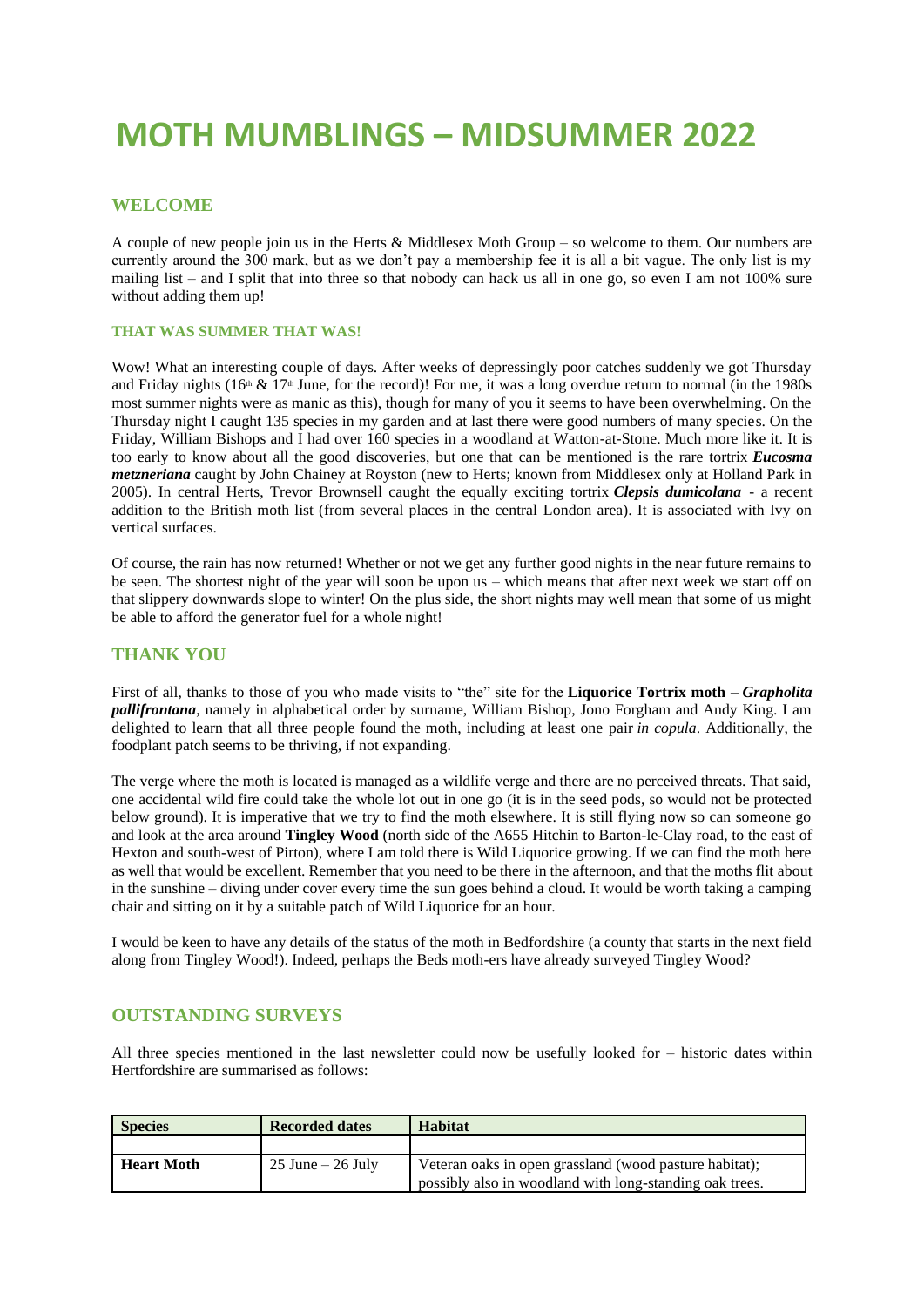| <b>Pale Shining Brown</b>   $11th$ June $-28th$ July | Arable field margins                                                                                  |
|------------------------------------------------------|-------------------------------------------------------------------------------------------------------|
|                                                      |                                                                                                       |
| Forester                                             | $20th$ June – 5 <sup>th</sup> August   Larger areas of grassland that supports the foodplant (Sorrel) |

## **OTHER INTERESTING REPORTS RECEIVED**

*Glyphipterix thrasonella*: New to Middlesex in the Uxbridge area (Roger Morton). There are only 6 records from Hertfordshire:

- Sandridge 1890 A. F. Griffith;
- Cheshunt 1900 W. C. Boyd;
- Suffolk Road, Royston 1999 John Chainey;
- Tewinbury 1992 Raymond Uffen;
- Broxbourne Wood 2013 Colin Plant;
- Scales Park, 2020 John Chainey, Jenny Spence, Ted Ponting.

**Scarlet Tiger** *Callimorpha dominula* continues its relentless invasion of Hertfordshire from the west. It has now established itself across the entire north-western half of Hertfordshire and has also popped up at several sites in central Middlesex. It is flying now, with the first report this year on  $26<sup>th</sup>$  May (Jersey Tigers should still be a month away, yet, so confusion is very unlikely). So … eyes open! In spite of my mahoosive spread of Green Alkanet laid out for it, the ungrateful insect does not yet seem to have reached me in Bishops Stortford, but I expect it will do in either this year or next. Monitoring the spread is important – please note and submit all records (including counts where available).

## **CLEARWING UPDATE**

Lunar Hornet Clearwing has been reported recently (coming to the "correct" pheromone lure). The ordinary **Hornet Clearwing** is also reported from several places (even I found one in the extreme north of the county at Sandon). There are many reports of **Currant Clearwing** whilst the **Red-belted Clearwing** has reappeared after a short gap of a couple of weeks. Also widely reported are **Red-tipped Clearing**, **Yellow-tailed Clearwing** and **Orange-tailed Clearwing**. If you have never seen clearwings, there is no better time than now to get started. In another couple of weeks we should start getting Six-belted and Raspberry as well.

There is a lot of interest in moths coming to the "wrong" lure. There are reports, for example, of Red-tipped coming to the lure designed for Currant. This is all important information so do please record it. However, please take care to avoid cross-contamination. We now know that these lures usually stay active for several years – implying that only the minutest amounts of pheromone are needed to attract male moths. I am sure that we all take care not to touch the actual lures, to wash hands between lures and also to ensure that they are stored in dedicated containers in the fridge or freezer when not in use. However, I wonder how many of us remember the little green cages on the traps? It is worth bearing in mind that the chemicals used clearly bind to plastics – which are then sold to us in small pieces as lures! So, if you put them in a plastic cage in a trap it stands to reason that we should strive to have dedicated traps for each lure. This may be financially unviable for some of us. I certainly have more lures than traps and whilst some traps are designated for particular clearwing lures, the remainder get used for a variety of lures (many of which are aimed at tortrix moths) and so I have started cleaning both the little green cages and the entire yellow trap tops in boiling water for ten minutes after each use (a pressure cooker is big enough to take a trap top easily).

## **DO WE REALLY KNOW ALL THE BRITISH CLEARWINGS?**

Consider …. before lures, **all** clearwings were phenomenally rare, some probably extinct, and many confined to counties well away from home. Must be true – all the books say so! Then someone inverted lures, marketed them and suddenly most species of clearwing in Britain are common and widespread! Clearly there are a few exceptions, but it is plain that we simply did not know how to find them … they were always common. So, and here's the interesting bit, **why are we so confident that we have recorded all the available clearwing species in Britain?** Time to start thinking outside the proverbial box. The last record of Dusky Clearwing (*tabaniformis*) in Britain was evidently in the year 1931 (apart from a random example on the Channel Isles in 2012 (politically Britain, but then so are the Falkland Islands). Really? How many people have actually used the new TAB lure in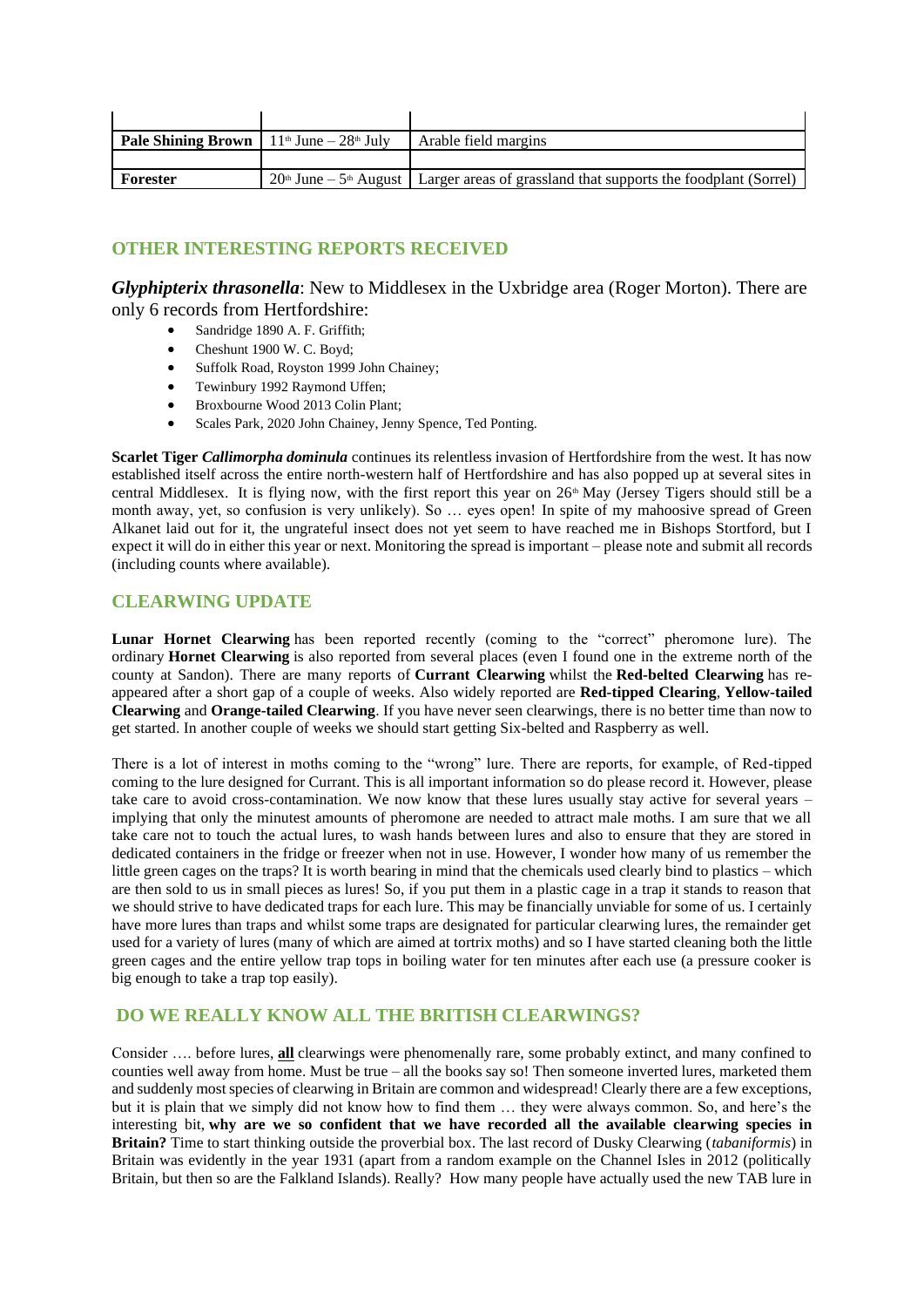long-established Poplar plantations in southern Britain, I wonder? And has anyone **ever** looked for the **Rock Rose Clearwing** in chalk downland? Or what about the **Cypress Clearwing** – potentially associated with mature Lawson's Cypress trees. All I am saying is open your mind as well as your eyes. The potential for other species, not officially on the British list, is far from small. My personal "thing" is the Dusky – I am determined to find it, though so far all I have attracted to the TAB lure in the few poplar plantations I have visited is the standard **Hornet Clearwing** and the poplar-feeding tortrix *Gypsonoma oppressana*. My challenge to you all is to find it before I do (ideally in our area, but elsewhere will do nicely) and so get YOUR name in print rather than mine! It flies in June and July (i.e., now!) and is, of course, immediately recognisable from the completely dark wings.

The old texts tell us that the **Welsh Clearwing** is found only in a very small area of coastal Wales (and also extremely locally in Kerry in south-west Ireland). This is another good example of laziness by us Brits … the species is in fact widely distributed across most of Wales and extends eastwards into England in Staffordshire and elsewhere. It is also now known to be widespread in western Scotland. I agree, it is not amongst the more expected species in the south-east – we just don't have the riverine Alder woodlands, but is areas where Alder does dominate wetland sites it would not hurt to try! It is scarcely any effort to hand a trap on a tree. Interestingly, the appropriate lure (SCO) has attracted the tineid *Psychoides verhuella* twice – near Harpenden (David Hunt) and my garden in Bishops Stortford.

### **REMINDER– SOUTH-WEST HERTS NIGHT OUT**

There is still plenty of room on this trip so it is now worth contacting me if you plan to come along.

By special invitation, we are invited to spend a late night of mothing in the garden of moth group member Paul Williams and his wife Angela, in Oxhey, south-west Hertfordshire. The date is 2nd July 2022. Based on my records for the last ten years, lighting up time will be around 10pm, therefore people are invited to arrive at around 9pm. All traps will be provided and we do not need extras. The garden is around half an acre in size, but a rear garden gate leads to adjacent woodland and other habitats that are also available for trapping. Weather permitting, this should be a good night. I hope it will also be an opportunity for less experienced people to mingle with supposed "experts" and to get to see a range of moth species that they may not be familiar with? I am told that "tea and eats" will be provided. Please let me (Colin) know if you want to attend. Once you are on the list, I will provide you with the actual address (I cannot give it here, mostly because this newsletter ends of on social media sites and so the entire universe would be able to gate-crash). I shall look forward to seeing many of you there.

### **MORE THAN HALF OF OUR MOTHS HAVE VANISHED!**

A citizen-science survey, led by Kent Wildlife Trust and Buglife, has found that the abundance of flying insects in the UK has plummeted by nearly 60% over the last 17 years; highlighting a worrying trend and the crucial need for insect-focused conservation research, nationwide. The 2021 Bugs Matter findings, which are published in a report released by Kent Wildlife Trust and Buglife [\(Bugs Matter 2021 Full Technical Report\)](https://cdn.buglife.org.uk/2022/05/Bugs-Matter-2021-National-Report.pdf), show that the number of insects sampled on vehicle number plates by citizen scientists across the UK reduced by a staggering 59% between 2004 and 2021. These findings are consistent with research which has widely reported declining trends in insect populations globally.

**The Trust needs lots of people to take part in the Bugs Matter survey this summer** (from 1 June to 31 August 2022), sharing findings from their journeys to help understand more about our insect populations!  Download the Bugs Matter App now [\(App Store](https://hertswildlifetrust.us18.list-manage.com/track/click?u=a16d0ff095ec7e201e2d538f9&id=29e4b184a6&e=c75d6d9885) or [Play Store\)](https://hertswildlifetrust.us18.list-manage.com/track/click?u=a16d0ff095ec7e201e2d538f9&id=9f9a88d681&e=c75d6d9885), **sign up and get your 'splatometer' at the ready!**

### **GYPSY MOTH NOW ESTABLISHED ACROSS OUR AREA**

The Gypsy Moth *Lymantria dispar* is now, apparently, established across most of Hertfordshire as a breeding species. There are reliable records of caterpillars up the eastern side of Herts, via Rye Meads and Bishops Stortford (perhaps the Lea and Stort Valleys are of importance and corridors of movement?) and via the central north as far as Hitchin. There are fewer reports from the west. Unconfirmed reports emanate from most of the London area of Middlesex, but sadly very few of these are backed by a record that can be added to the database. Larvae are evident now (early June) – so please keep an eye open and let me know the details if you find any. I am happy to receive photos etc for confirmation. Don't forget to record the plants they are found on.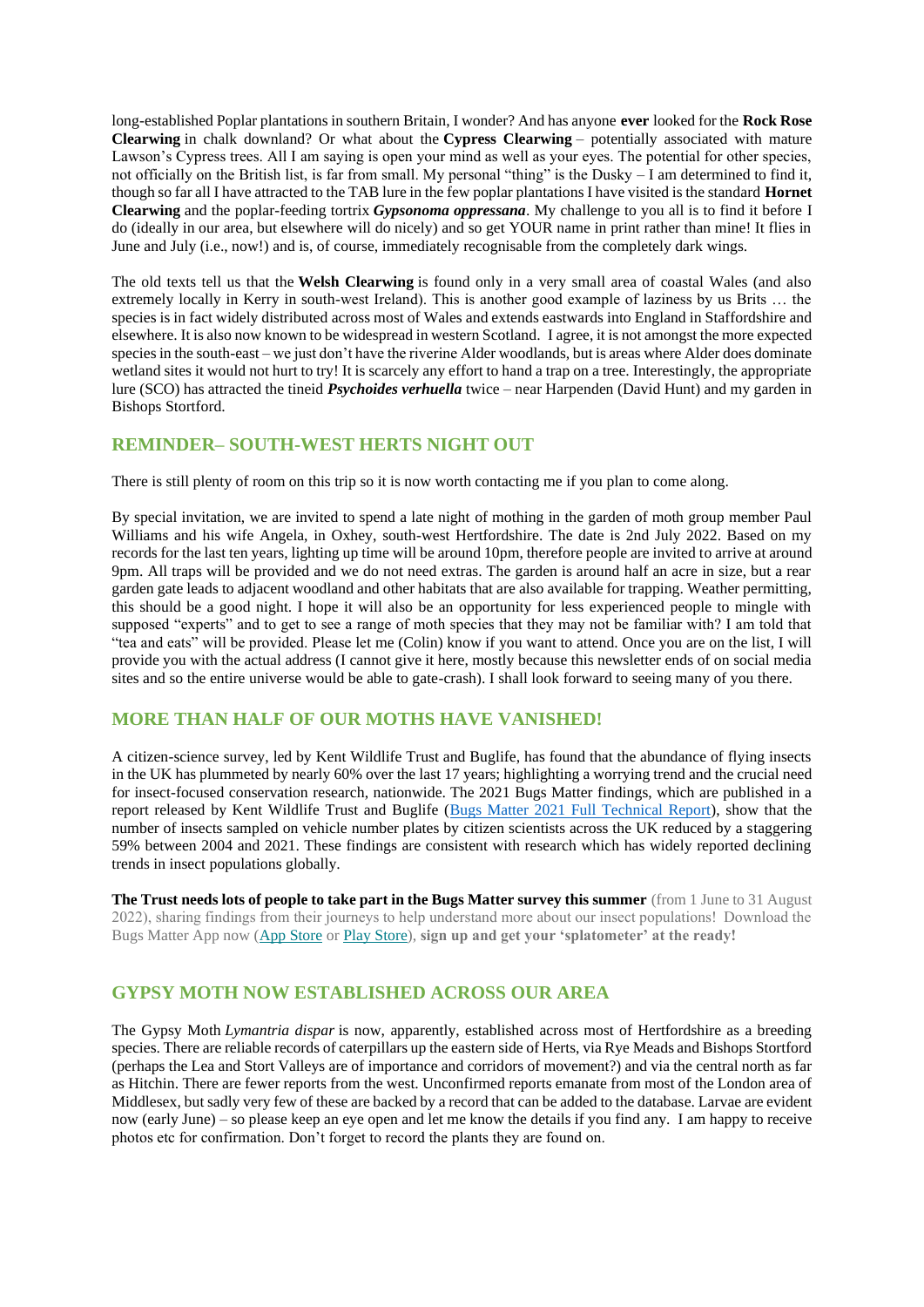Although the Gypsy Moth is certainly guilty of occasional localised defoliation of woodlands in Europe, here in Britain the species is, so far at least, not causing any particular problem. Localised control measures are quite pointless and likely to be damaging to a much wider range of moth species and reporting of sightings to "the authorities" is not advised; they are already busy enough spraying the county's oak trees with pesticides with the aim of killing a few Oak Processionary Moth (and as a by-product, annihilating all other insect life forms). And we wonder why insect numbers have fallen by 60% (see lead article in this newsletter).

### **WHAT IS THE BEST CATERPILLAR ID BOOK?**

This is an increasingly asked question, to which there is not really a definitive answer. The big problems is that many caterpillars differ in appearance in their final stage (the last stage before pupation), to that in their earlier stages. Great caution is needed on occasion – the books rarely tell you if this applies. Most books illustrate only the final stage anyway. That said, the best general caterpillar book is perhaps that by Jim Porter, 2010. *Colour identification guide to caterpillars of the British Isles*. Apollo Books (ISBN: 978-87-88757-95-8). There is also probably an "app" (whatever one of them is).

#### NOMINATIONS OPEN FOR NBN AWARDS FOR WILDLIFE RECORDING 2022

Building on the success of the previous seven years, the National Biodiversity Network (NBN) Trust has launched the 2022 **NBN Awards for Wildlife Recording**. These annual NBN Awards recognise and celebrate the outstanding contributions made by individuals and groups to wildlife recording – which is helping to improve our understanding of the natural world within the UK and enabling evidence-based environmental decision making.

There are five categories of awards:

- NBN Award for wildlife recording terrestrial (open to individuals 21 years +)
- NBN Award for wildlife recording marine (open to individuals 21 years +)
- NBN Group Award (no age restrictions)
- NBN Young Person's Award (open to individuals aged 11-20)
- NBN Newcomer Award (open to individuals 21 years +)

Nominating someone for an award couldn't be simpler, you can even nominate yourself! Just visit [https://nbn.org.uk/news-events-publications/nbn-awards-for-wildlife-recording/nominations-for-the-2022](https://nbn.org.uk/news-events-publications/nbn-awards-for-wildlife-recording/nominations-for-the-2022-nbn-awards-for-wildlife-recording/) [nbn-awards-for-wildlife-recording/](https://nbn.org.uk/news-events-publications/nbn-awards-for-wildlife-recording/nominations-for-the-2022-nbn-awards-for-wildlife-recording/) and complete the appropriate Awards nomination form either online or email the edited MS Word document back to [support@nbn.org.uk](mailto:support@nbn.org.uk) by **17 July 2022**.

Lisa Chilton, CEO of the National Biodiversity Network Trust, says: "Nature's recovery depends on the collection of wildlife records – so that we can measure and see if our conservation actions are working or not. In the UK, the collection of these vital records predominantly relies on a community of tireless and often overlooked volunteers. So, help us celebrate their commitment and hard work by nominating your favourite wildlife recorders – be they individuals or groups, young or older – for this year's NBN Awards for Wildlife Recording!"

#### **\*\*\*\*\*\*\*\*\*\*\*\*\*\***

Sorry for any typing mistakes – I am doing this in a hurry after being out mothing two nights in a row – need to find a bed!

Enjoy!

Colin

\*\*\*\*\*\*\*\*\*\*\*\*\*\*\*\*\*\*\*\*\*\*\*\*\*\*\*\*\*

Colin W. Plant Herts & Middlesex Counties Moth Recorder 14 West Road Bishops Stortford Hertfordshire CM23 3QP

Landline: (after midday only): 01279 - 507697 E-mail: *[colinwplant@gmail.com](mailto:colinwplant@gmail.com)*